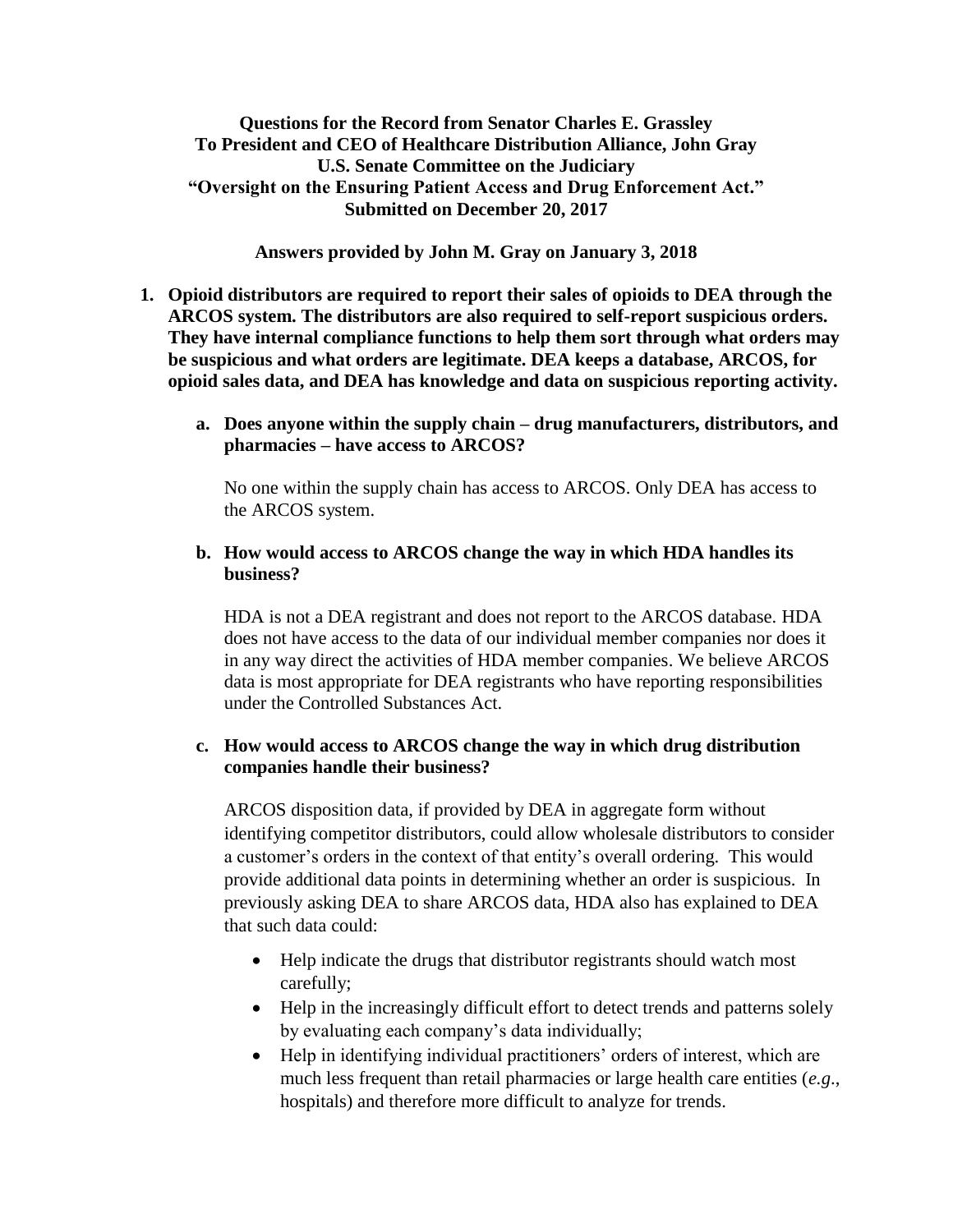#### **d. Without ARCOS data available to other actors within the supply chain, how is information or data pertaining to suspicious orders communicated?**

Information and data pertaining to suspicious orders flows only one way: from manufacturers and distributors to regulators. HDA members do not receive information from DEA or from state regulators relating to suspicious orders. HDA members also do not receive from DEA information about pharmacies, prescribers, or other entities about which DEA may have concerns. HDA members must make decisions based on only the information their individual company has access to.

#### **2. How would the repeal of the Ensuring Patient Access and Effective Drug Enforcement Act affect drug distribution companies?**

If Congress were to repeal the EPAEDEA from the Controlled Substances Act, it would return registrants to the prior level of uncertainty about the scope of DEA's enforcement authority. Specifically, including a definition of "imminent danger" in the statute establishes and clarifies, for registrants and for DEA, a known standard. For businesses such as wholesale distributors, definitional clarity fosters compliance. Clarity also improves and enhances communication. We believe that greater clarity and definition in our collective compliance obligations can significantly improve registrants' abilities to prevent diversion and work collaboratively with each other and with DEA.

Further, the corrective action plan language adds an important new communication tool. In revocation proceedings following orders to show cause, DEA's Administrative Law Judges had previously been willing to consider a registrant's corrective actions, but the judges would first require the registrant to accept responsibility for all of the conduct that DEA had alleged. In effect, a registrant may have had to accept responsibility for conduct that was alleged but not committed before the registrant could present evidence of corrective actions for other conduct.

#### **3. Does the change in the language as a result of the Ensuring Patient Access and Effective Drug Enforcement Act impact way that drug distribution companies conduct themselves?**

Yes, the changes to the law have been one element of several that have positively impacted the way that HDA members conduct themselves and interact with DEA. The addition of a definition to the Controlled Substances Act, in conjunction with improving communication with the DEA, have begun to provide some of the regulatory clarity that HDA members have been seeking for many years. While we believe that there is still significant room for improvement in information-sharing between DEA and its registrants, these steps toward added clarity improve distributors' ability to work collaboratively with DEA to prevent diversion.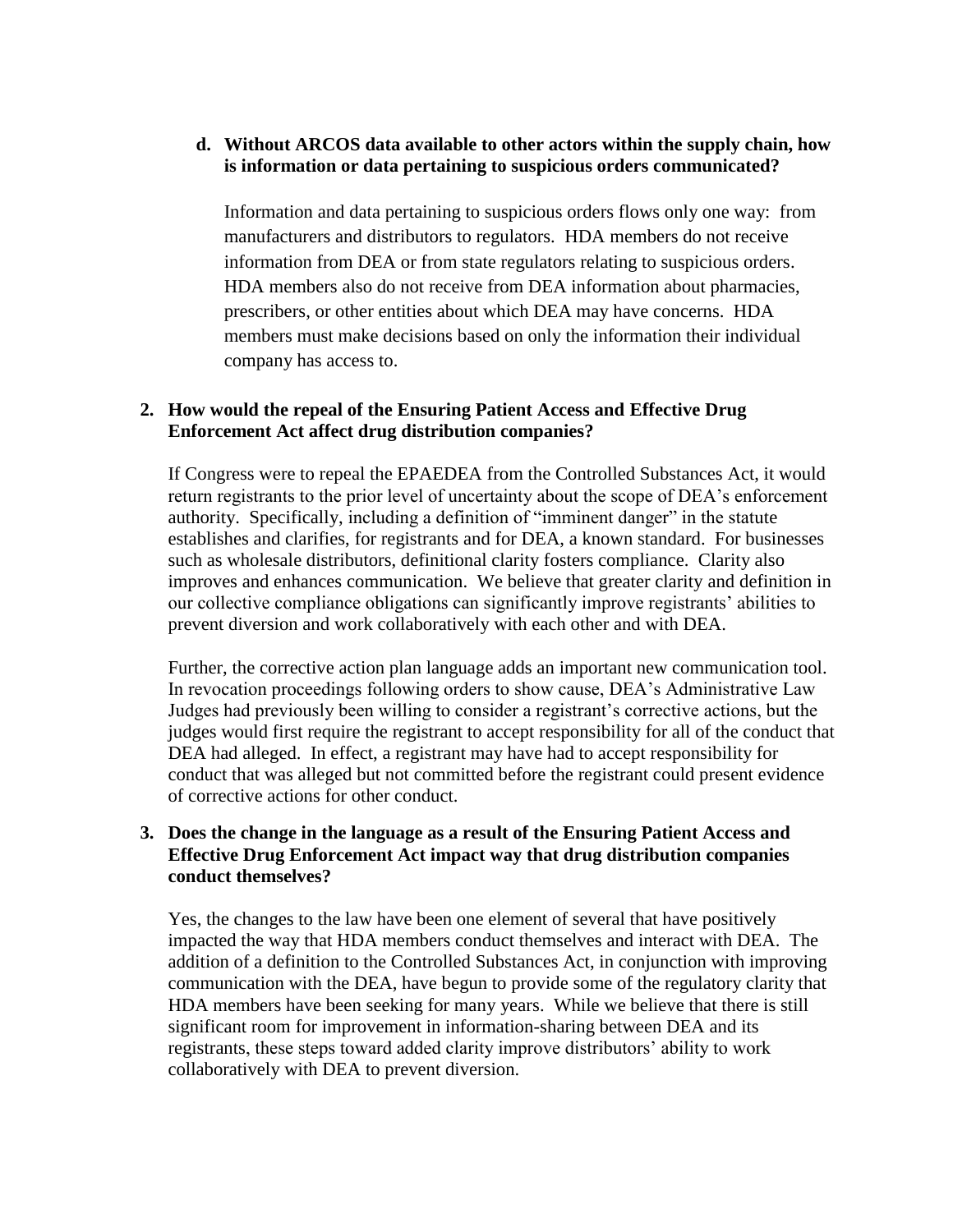#### **a. If so, please provide some examples.**

HDA has asked its member companies for examples and hopes to be able to provide such examples in follow-up communication.

**b. If not, describe why you think the change in language has not made an impact.**

### **4. Why can't distributors work within the previous framework prior to enactment of EPAEDEA?**

With regard to the immediate suspension order (ISO) language, HDA believes that the longstanding statutory provision allowing a DEA registration to be revoked where there is "an imminent danger to the public health or safety" is appropriate. This language, which Congress retained, appropriately limits the usage of ISOs to those extraordinary circumstances in which due process should not be granted prior to DEA's unilateral decision to suspend a registration.

The challenge, under the prior framework, was the lack of a publicly known definition of "imminent danger." Without a publicly known definition, DEA was free to adapt its own requirements, with no notice, to suit the circumstances before it. In the EPAEDEA, Congress created an appropriate, known standard against which both regulators and regulated can assess conduct, to which DEA and the Department of Justice did not object.

The corrective action plan language adds an important new communication tool. In revocation proceedings following orders to show cause, DEA's Administrative Law Judges had previously been willing to consider a registrant's corrective actions, but the judges would first require the registrant to accept responsibility for all of the conduct that DEA had alleged. In effect, a registrant may have had to accept responsibility for conduct that was alleged but not committed before the registrant could present evidence of corrective actions for other conduct.

Outside of the enforcement context, when a DEA registrant in the past would ask the agency for feedback and guidance as a part of its ongoing communications with its regulator—how the company should change its procedures or activities to meet DEA's expectations for compliance with the law and the regulations—DEA provided only limited information. DEA would not confirm whether a registrant's changes would, in DEA's view, satisfy the CSA's requirements.

The new provision—allowing registrants to submit a corrective action plan to address compliance issues in handling controlled substances—is a step forward in allowing registrants to fully understand and address their compliance responsibilities.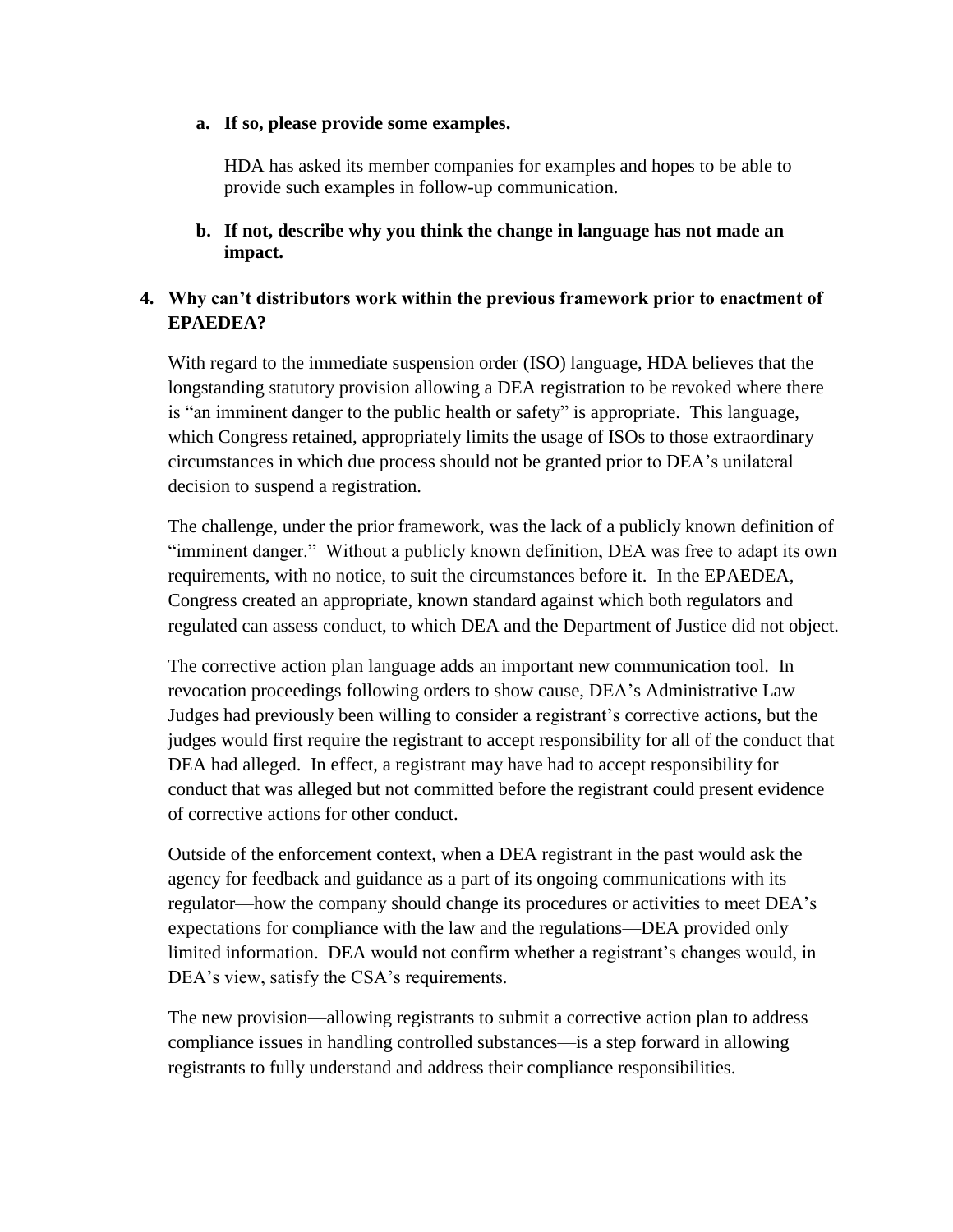## SENATE JUDICIARY COMMITTEE

# HEARING ON "OVERSIGHT OF THE ENSURING PATIENT ACCESS AND EFFECTIVE DRUG ENFORCEMENT ACT"

## DECEMBER 12, 2017

### QUESTIONS FOR THE RECORD FROM

SENATOR DIANNE FEINSTEIN

# **RESPONSE FROM JOHN M. GRAY, PRESIDENT AND CEO OF THE HEALTHCARE DISTRIBUTION ALLIANCE (JANUARY 3, 2018)**

# **Questions for President and Chief Executive Officer John Gray, Healthcare Distribution Alliance**

**1. Reporting Suspicious Orders**

**Between 2007 and 2012, opioid distributors delivered 780 million oxycodone and hydrocodone pills to pharmacies throughout West Virginia. This resulted in 1,728 fatal overdoses over six years.** 

*a. Please explain how your members identify suspicious orders of prescription opioids, how they report these to DEA, and in what timeframe. What additional safeguards can your members put into place to better protect against diversion?* 

HDA members have invested heavily in information technology systems to help better flag suspicious orders, and consider many relevant data points and factors in the process, which also assists in efforts to better protect against diversion. Each registrant has developed its own proprietary method for identifying suspicious orders. The DEA regulation in 21 C.F.R. 1301.74(b) defines suspicious orders as including "orders of unusual size, orders deviating substantially from a normal pattern, and orders of unusual frequency." When DEA has identified additional factors that registrants should consider—beyond those identified in the regulation—DEA has shared these with registrants in letters to industry, in adjudicatory decisions, and in presentations at conferences.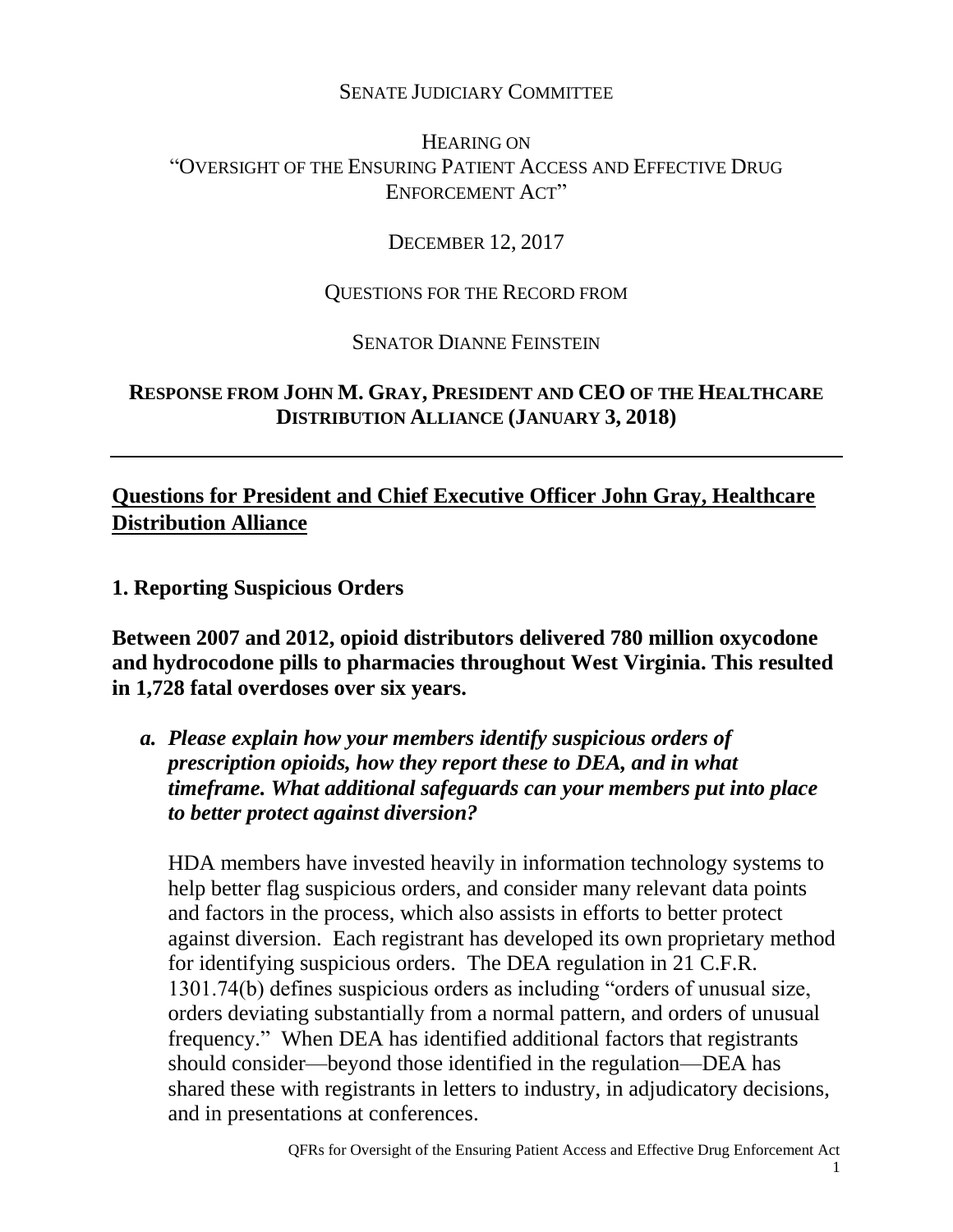DEA's regulations require that suspicious orders be reported to the local DEA Field Office "when discovered." 21 C.F.R. 1301.74(b). DEA does not require a specific format for that report, and different registrants may report in different ways.

# **2. Communication with DEA**

**A 2015 Government Accountability Office report made three recommendations to DEA about how to improve communication with its registrants to ensure better compliance with the Controlled Substances Act. One of the recommendations indicated that DEA should provide additional guidance to registrants about what constitutes a suspicious order.**

*a. Have your members received additional guidance on what constitutes a suspicious order?* 

DEA has not yet issued a guidance document or proposed rule about what constitutes a suspicious order.

# *b. In your opinion, has the communication between DEA and its registrants changed since this report was issued and since the Ensuring Patient Access and Effective Drug Enforcement Act was enacted?*

Yes, it has. DEA has resumed public meetings with registrants and has reopened lines of communication. We are encouraged by the progress thus far.

## **3. Using Data to Prevent Diversion**

**The Automation of Reports and Consolidated Orders System, commonly known as ARCOS, is a data collection system maintained by DEA in which drug manufacturers and distributors report their controlled substance transactions. These reports can help identify the diversion of controlled substances in to illicit channels.** 

*a. Would sharing de-identified data with registrants that only includes information such as the total number and type of opioids going to specific pharmacies and the total number of distributors serving specific pharmacies help prevent diversion?*